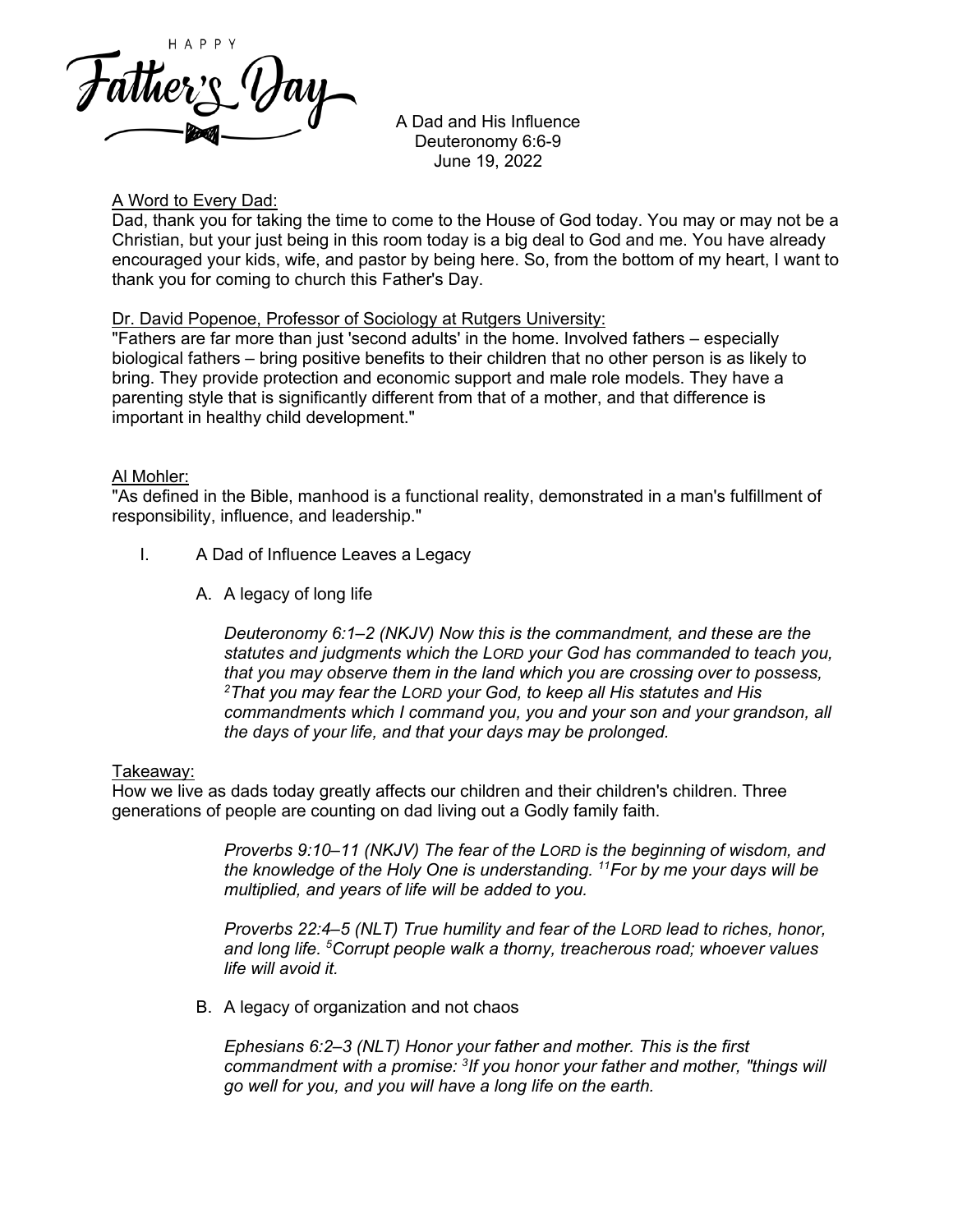# Takeaway:

As a dad reads the Bible, he is investing in the lives of his kids and grandkids. It literally pays a man to read the Word of God. A dad's obedience to the Lord or his lack of obedience goes a long way in determining what your children and grandchildren will know of God's Word in their personal lives. Either you are creating a blessing/legacy for them, or you are laying the groundwork for a life of hurt and sorrow for them.

- II. A Dad of Influence Loves Passionately
	- A. Parents need to love God with a sincere love

*Deuteronomy 6:5 (ESV) You shall love the LORD your God with all your heart…*

# Takeaway:

Our kids already know we are not perfect; they simply want to know that you are legit and sincere. Until our children start seeing parents, especially dad, fully in love with God, we will never steward our parental influence properly. Children are tired of hearing parents speak about the pastor's sermon; they desire to have parents who "live out" the pastor's sermons.

# Tom Brady:

"Youth sports, and what I remember from being in youth sports, everything was really localized. There were no travel teams. My parents always exposed us to different things, different sports. It was basketball when it was basketball season. It was baseball when it was baseball season. I didn't play football until I was a freshman in high school. A lot of soccer. There were some camps, but I just played in the neighborhood on our street with all the kids we grew up with. It's just different now, and I'm experiencing it with my own kids with all the organized activities that you put them in. It's just hard because all the parents are doing it, it seems, and the competition feels like it starts so early for these kids."

## Let me go a step deeper:

Until our kids start seeing parents that are fully, deeply, and passionately in love with God, they will never buy into God's greatness. Dad, are you presently pushing your children more toward loving sports or more toward loving God? What if all the dads were to get together and say this to their children: "You can play any sport you want to play, and you can play as many different sports that you want to play, but the day that I see that you don't love God more than sports that's the day the sports are gone." Dad, you must stop living vicariously through your children.

B. Parents need to love God with a selfless love

*Deuteronomy 6:5b (ESV) You shall love the LORD your God with all your heart and with all your soul…*

C. Parents need to love God with a strong love

*Deuteronomy 6:5 (ESV) You shall love the LORD your God with all your heart and with all your soul and with all your might.*

## Takeaway:

Dad, we cannot pass off what we do not possess to our children.